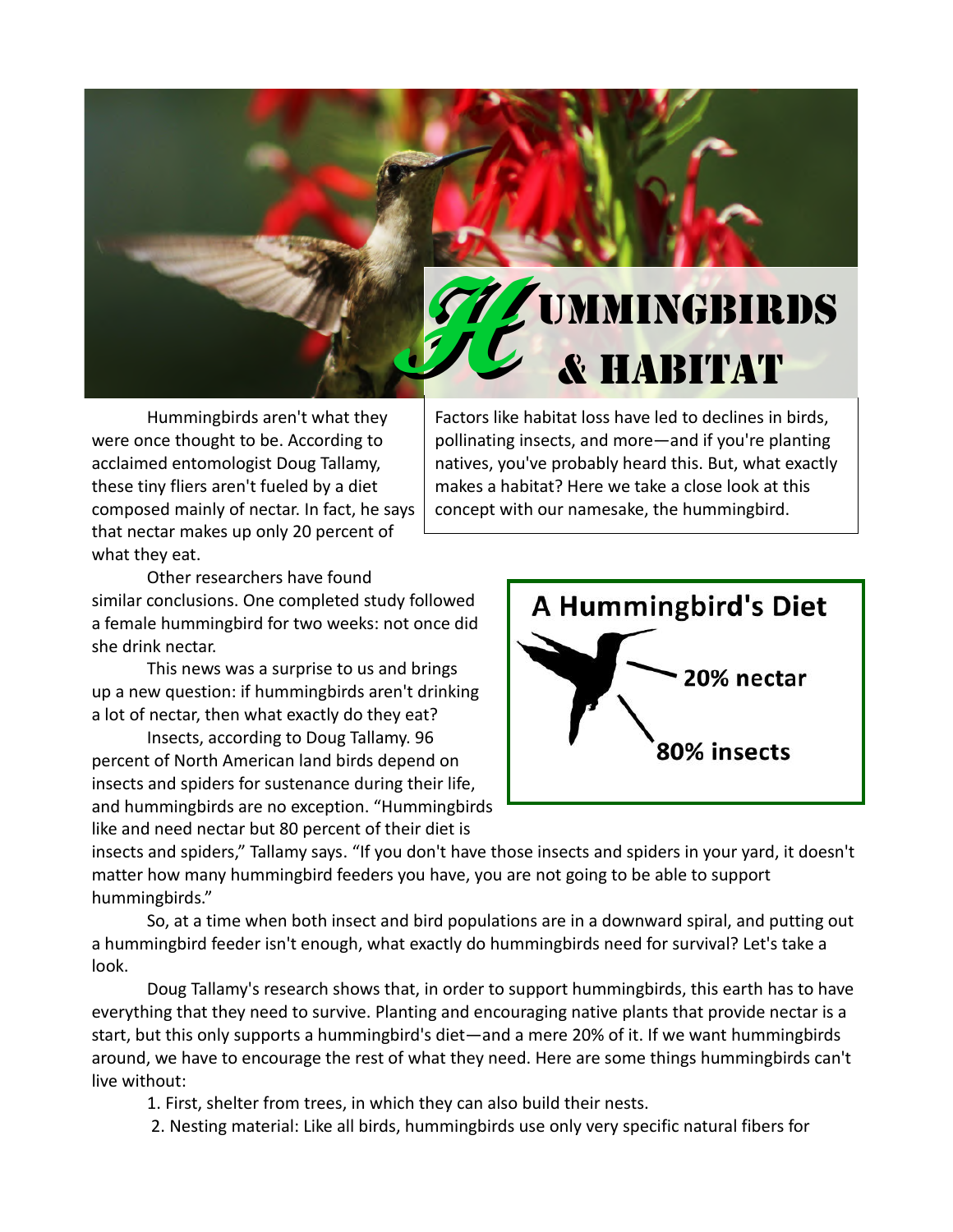

construction—the fibers of plant stems that were left standing from last summer, ferns and mosses, and lichen. They then use silk from spider webs to hold everything in place.

3. And, of course, their food sources: 20 percent from flowering native plants, and 80 percent from insects and spiders.

The diagram above reflects this, showing some of the essential things hummingbirds need. If we want to see hummingbirds, here's a rundown of what has to exist, at the very least:

-ferns

-mosses

-lichen

-trees (for nesting sites and for the lichen to grow on)

-spiders and their webs (and everything that spiders need to survive—including insects, and then all of the native plants that each of those insects need to survive)

-and aphids, mosquitoes, small bees, fungus gnats, and caterpillars (and all of the things these creatures need for survival: native host plants for the aphids; animal hosts for the mosquitoes; native plant nectar and pollen sources, as well as nesting and overwintering sites, for the bees; and host plants for all of the caterpillars, along with nectar sources for the adult butterflies that lay eggs that then develop into the caterpillars).

And, there need to be enough of each of these creatures that everything within this system can successfully depend upon each other. And this is just for hummingbirds! What if we want cardinals and warblers and frogs and turtles and bears?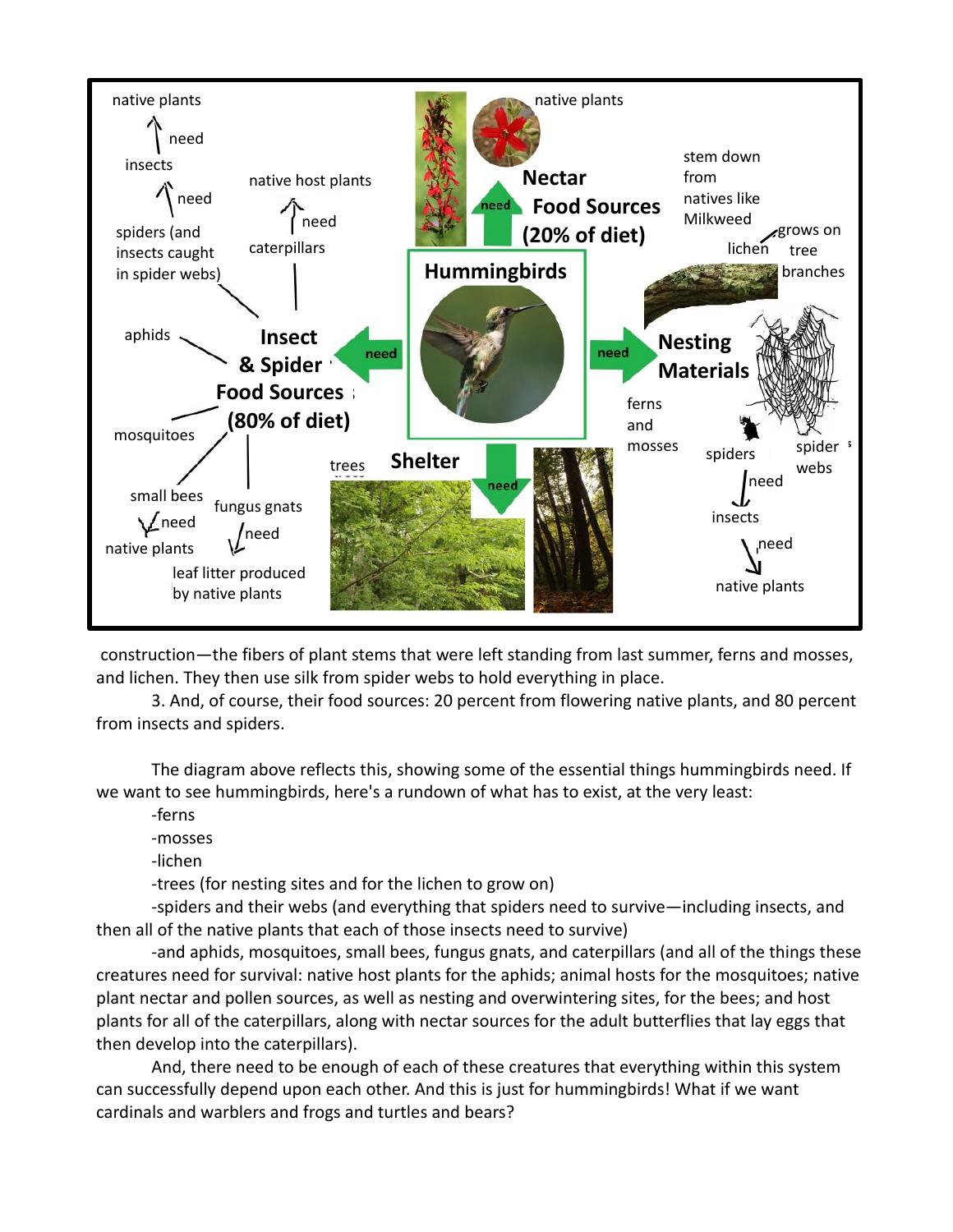Nature is amazingly complex—there is no working in pieces and parts. Systems in nature only operate as a whole, with all aspects working together in exact harmony. If a link or two is missing, the whole system will collapse. Let's take hummingbirds, for example. What if spiders are killed in an area because they're an unwanted pest? Then, because they depend on spiders, that intolerance means that hummingbirds can no longer thrive.

Every animal and plant that exists on earth operates within a system like this, with its own very specific needs. If we take away just one link, it will suffer, no matter where that link is within its systems. For hummingbirds, this could mean spiders, the insects that the spiders need, or the native plants that the insects need. Each leads to the downfall of the next—and to the downfall of hummingbirds. This is true with all animals, from birds to fish and also true with native plants. Every native plant is playing a part in a chart



like the hummingbird's, even ones we humans find undesirable. They are here because other parts of wildlife depend on their presence and eliminating them means more than just getting rid of a pesky weed: it's altering the ability of a whole chain of animal species to live. Take, for example, the native poison ivy. We all can't stand to itch from it, but among its roles, it's a necessity for over 60 species of native birds that depend *nature can survive unless*  on its berries as a food source

 during fall migrations and while overwintering. Take it out of the chart, and these birds suffer.







*Every species in nature plays a role in the lives' of other native species: from the spider web hanging in our nursery, to the New York ironweed that this monarch found in a wet meadow, to the fallen leaves that were left in this yard, surrounding a mourning dove. No part of we accept, allow, and encourage the presence of all parts.*

 Helping any living thing starts with having high quality habitat having an ecosystem with the proper combination of plants and wildlife that have adapted together and depend upon each other for survival. For hummingbirds, having quality habitat means encouraging everything from nectar plants to spiders to lichen. Now, let's imagine this:

You're walking through a wooded area. You look around and see native plants everywhere. A canopy of trees hangs overhead, shrubs create a middle layer, and perennials speckle the woodland floor. Vines merge the layers. There's lots of foliage, with a few blooms throughout. A layer of leaves carpets the bare soil, a rock or fallen decomposing branch poking up here and there.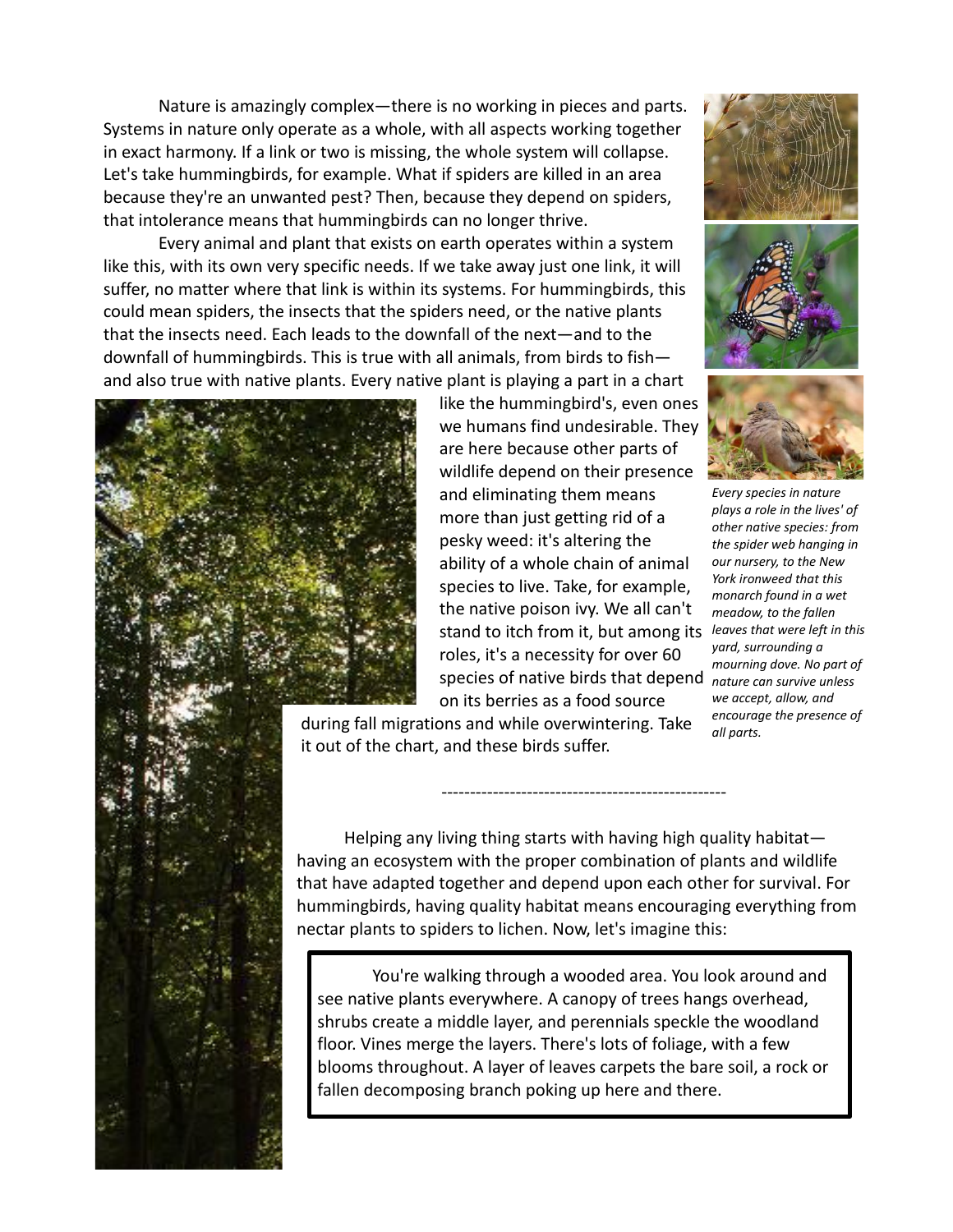

These native plants haven't just randomly popped up here. In natural areas, seeds do not just land where they may and grow in a random, disorganized fashion. Native plants grow in very specific areas based on characteristics like climate, elevation, soil moisture, sun level, and soil acidity and composition, and the plants you find in this area will be different from those growing in a wooded stretch on the other end of the street. However, if you see woods with the same conditions as this one, you are likely to see similar plant species.

 Specific insects and wildlife are able to live within this woods because of the plants that exist there, while a different combination of insects and wildlife live in that one down the street. The plants, insects, mammals, and birds all living within a certain natural area have adapted to work together in a complex way—and they only work well together because everything they need is available in that spot.

These complex relationships are what forms a habitat. Naturally-occuring native plants end up in the exact right spot, and wildlife is depending on them right now. The exact right plants growing in the exact right conditions, where the exact right

insects and birds and mammals will know how to use them, is what makes native plants able to fulfill the role that nature asks of them. Taking some natives out of this wood would diminish the role they are able to play, removing or minimizing a link in a chart like that of the hummingbird's. Adding others that do not belong would only cause harm and interruption. Both would simply lead to a wasted life

for the native plant. This reveals the importance of protecting native plant species that are pre-existing on a property, first and foremost.

w.

Habitat loss—a cause for declines in pollinating insects, birds, and more, and a reason to consider planting natives—is not simply a loss of native plants. Wildlife populations are not declining because of a lack of these plants—they are declining because of a lack of *habitat,* and it's important to recognize and understand this difference. Planting native plants doesn't automatically counteract habitat loss—this

## **What about blooms?**

Sometimes, we overlook the importance of natural areas that we didn't arrange, such as woods, assuming that because we don't see many flowers blooming, they



can't possibly be as beneficial as a pollinator garden. But, it's important to remember that a buzzing array of bumblebees and butterflies doesn't signify a healthy, sustaining habitat it simply signifies a source of nectar. Living things, including pollinators, need more than just nectar—a whole habitat that supports every stage of their life cycle is at work within a natural area. Each plant is playing a larger role at every moment through their roots, leaves, stems, and seeds, all providing critical support for wildlife and plants that live within this community, as well as the soil and the ecosystem as a whole.

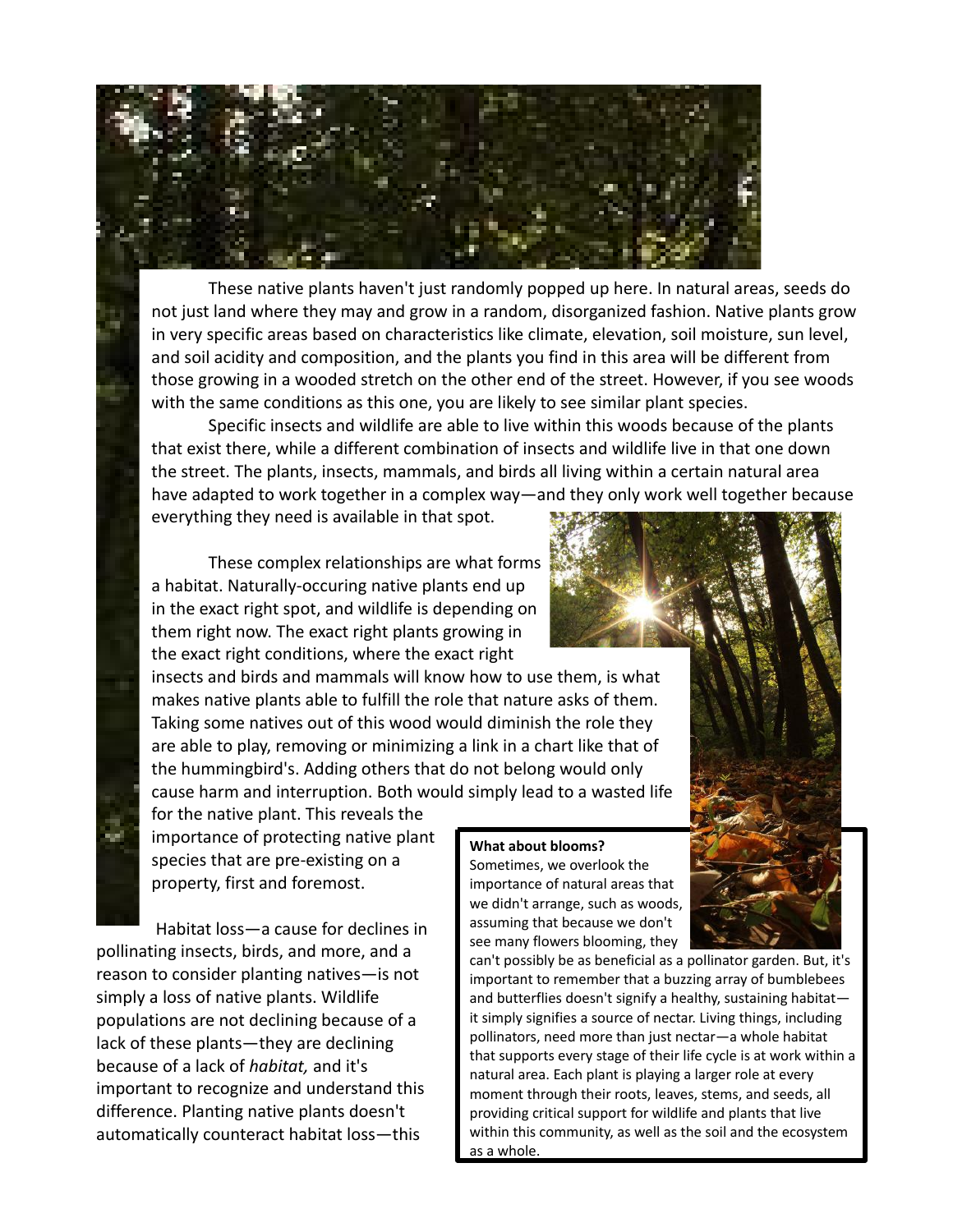can only be done by planting and caring for natives in a very specific way, one that recognizes that every native plant can only play out its role if it's in a specific environment and understands that these plants are just one piece in a system where everything—insects, birds, leaves, stems, fungus, rocks, and decaying logs—works together only because all are present.

Native plants are how they are and where they are for a reason. It can be hard to think of them as living beings of nature, just like any bird or mammal. Man-made industries often surrender them from functioning organisms of nature to articles of color and texture meant for simply looking pretty where we plant them. Humans have altered them—bigger flowers, shorter heights—in ways that we have never touched other pieces of nature. Who would dream of changing the color of a bluejay or making a chickadee remain smaller and flight-less? Imagine how interrupting and confusing this would be to the rest of nature! But, this has been done to native

-------------------------------



plants: They've been bred into cultivars that suit preferences for beauty and tidyness—and unaltered ones have been condemned just because they aren't garden-worthy.

But, it is exactly because of these natural qualities that native plants are able to fulfill their roles in habitats. There is a reason Great Blue Herons don't live in deserts, just as there is meaning behind Cardinal Flower growing only in wet areas. And there's a reason Monarchs migrate clear across the country, rather than staying put—as there too is a purpose for Common Milkweed's fastspreading personality. Rather than trying to contain, alter, or control any of these habits—from the soil moisture of the cardinal flower to the spread of the milkweed or monarch, counteracting habitat loss begins with respecting these qualities, and understanding that they are for a reason. Poison Ivy and Virginia Creeper and Coral Honeysuckle, yes, are all vines, but they are all equally important in the

**Rather than trying to contain, alter, or control any native plants' habits, counteracting habitat loss begins with respecting these qualities and understanding that they are for a reason.**

habitats where they live—and none can be replaced by the other, whether we planted it or not. If we eliminate Poison Ivy, birds that eat their berries cannot simply switch to eating those of Coral Honeysuckle.

There is a reason every native being exists, both plants and animals. Some plants spread by rhizomes or seed, and many have flowers that are less than showy. That isn't the point: Their